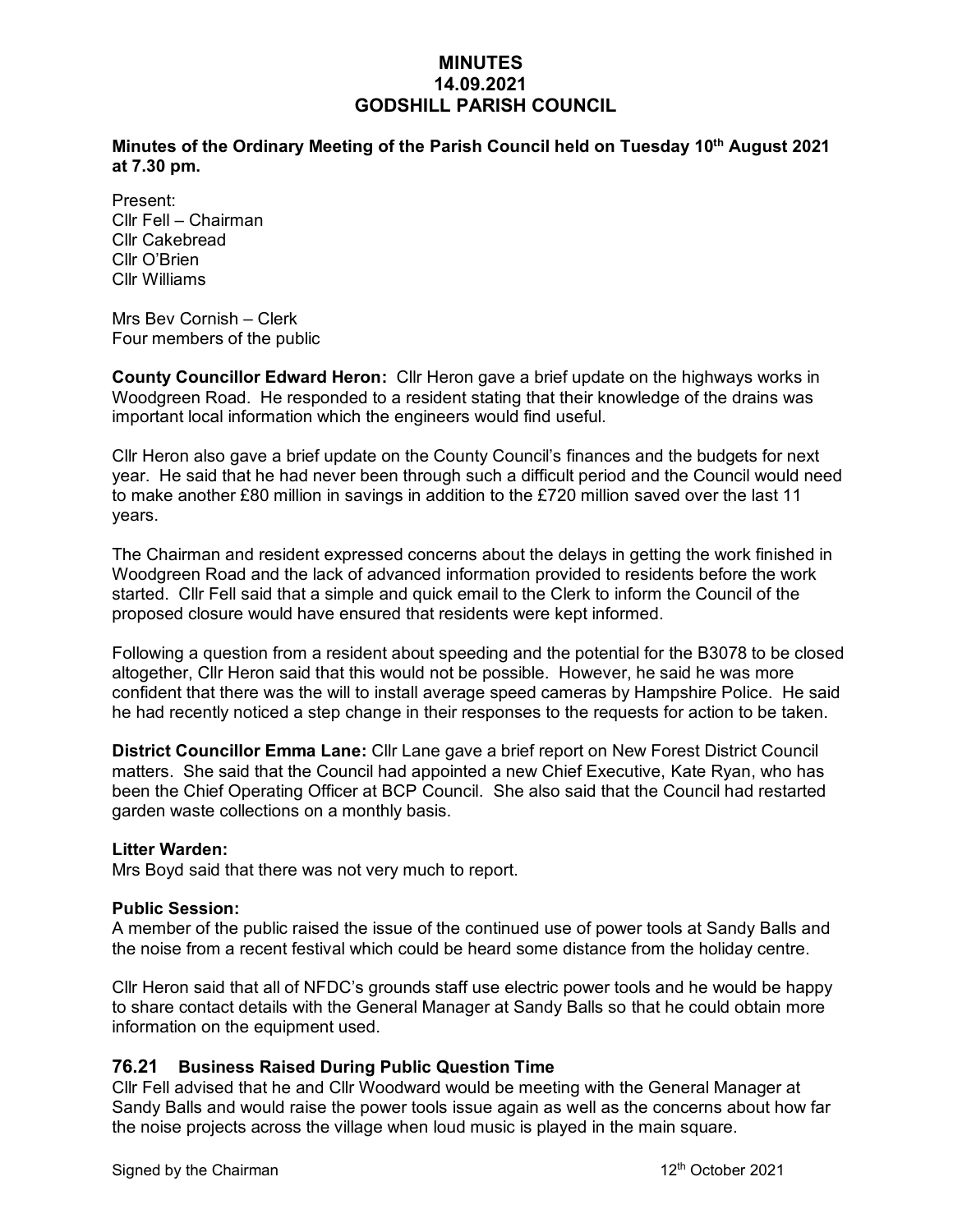## **77.21 Chairman's Announcements**

The Chairman made a brief announcement on the matter of overgrown hedges which was raised at the previous meeting. He said that he wished to confirm that the information initially received by a councillor from a long standing resident about the history of the particular hedges by the eastern pinch point in the Southampton Road was factually incorrect. It had been proven through information from other long standing residents that there never was a verge between the hedges and the pavement, daffodils were planted into the hedge itself and therefore there has been no encroachment of the hedges over the pavement. He asked that the correct information be relayed to those who both provided it or are in possession of the factually incorrect information to avoid any future confusion. He also said that he regretted any distress caused and he was aware that the Clerk had included an item on hedge cutting in the Council's recent Newsletter.

## **78.21 Apologies**

The Clerk reported that apologies had been received Cllrs Woodward due to holiday and Cllrs Pomphrey and Phillips due to personal commitments. Cllr Fell proposed from the Chair and it was RESOLVED that the apologies and the reasons for them be accepted.

## **79.21 Declarations of Interest:**

**a. To receive Declarations of Interest in respect of matters contained in this agenda, in accordance with the provisions of the Localism Act 2011 in respect of members and in accordance with the provisions of the Local Government Act 1972 in respect of officers:**

No declarations of interest were received.

### **b. To consider any Dispensation Requests received by the Parish Clerk and not previously considered.**

The Clerk confirmed that she had received no dispensation requests.

### **80.21 Minutes**

Cllr Cakebread proposed, Cllr Williams seconded and it was RESOLVED that the Minutes dated 10th August 20201 be approved and signed as a true record by the Chairman.

## **81.21 Clerk's Report**

Cllr Fell proposed from the Chair and it was RESOLVED that the Clerk's Report be noted as follows:

**Litter Warden: Feb 20 Mtg: Cricket Pitch Bin:** No further progress on this.

**25.20: Parking at Entrance to Newgrounds:** The Clerk has chased Sean Marsh again. **36.20: Footpath 772:** A further response has been sent to the Countryside Access Team on the Footpath repair.

#**58.20: British Telecommunications plc EIR Request:** No response has been received from BT regarding the number of visits for repairs to DSLAM Cabinet outside Godshill Village Hall, SP6 2LH.

**41.21 Change of Banking Arrangements:** Unity Bank had confirmed that both the current and deposit accounts are now open. The Clerk was awaiting receipt of the second tranche of the precept to be received from NFDC and then she will arrange for the Co-op account to be closed and all monies transferred to Unity Bank.

**38.21 Parish Lengthsman:** The Clerk had for the Lengthsman, subject to approval at this meeting, to install 2 kissing gates on footpaths within the boundaries of St Giles Community Farm on Friday 17<sup>th</sup> September and she was awaiting confirmation from Fordingbridge Town Council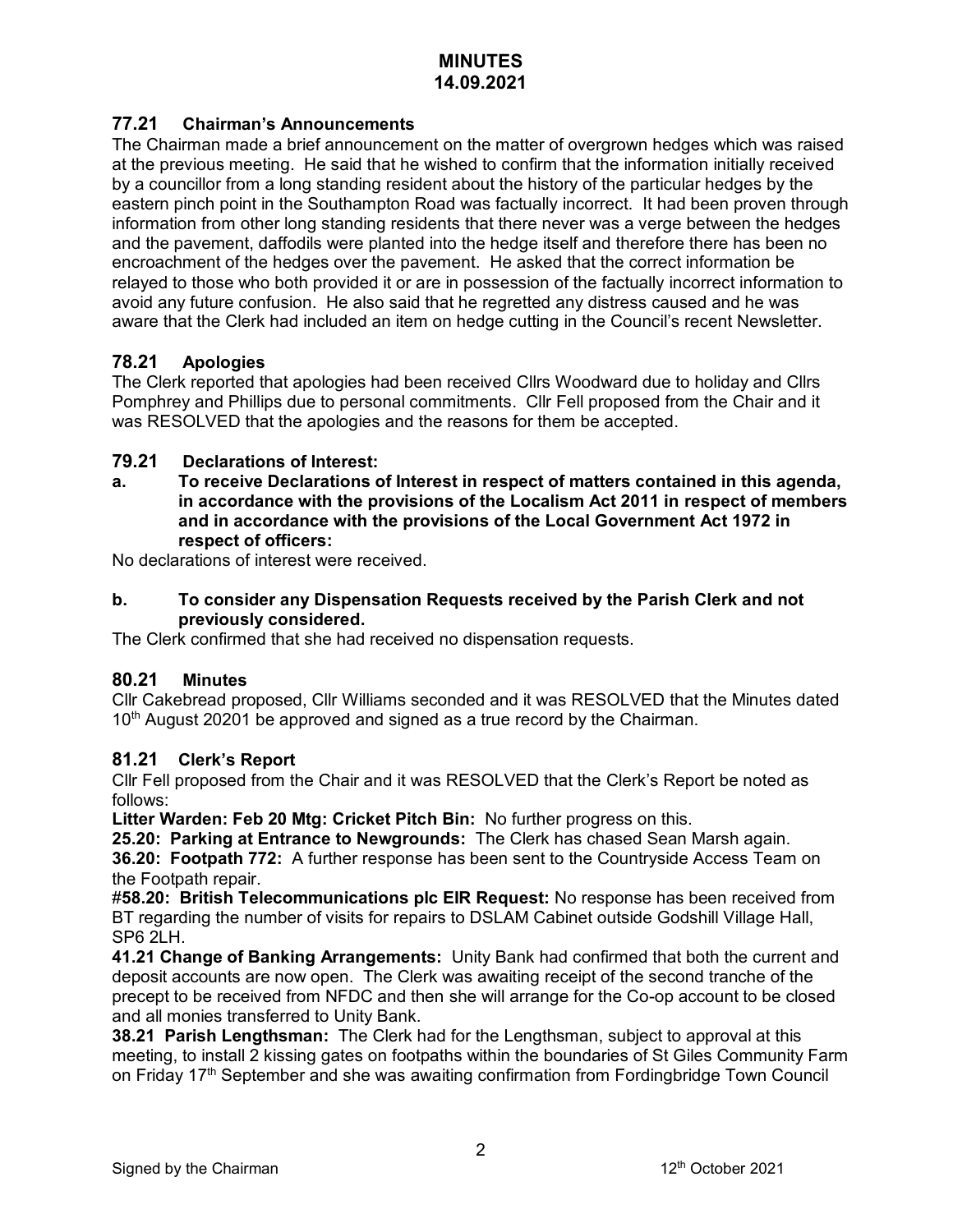that the unallocated lengthsman day on 28<sup>th</sup> October could be used by Godshill for the Lengthsman to install the remaining kissing gate and stile.

**67.21 Police & Crime Commissioner:** Before the Clerk was able to write, the Chairman received the following response to his email on illegal encampments as follows:

*'I am sorry to hear that you have had issues with travellers camping on Godshill Cricket Pitch. Please be assured this is a matter the Police and Crime Commissioner takes very seriously and tackling illegal encampments will be a priority in the Police and Crime Plan. The Commissioner will be challenging the Constabulary to take swift and appropriate response, and also wants to see firm action taken, not only by the Police but also by Councils, Partners and the Courts. The PCC believes that tackling illegal encampments needs a more coordinated approach to solving difficult and complex community problems that cannot be solved by the Police alone.* 

*I can also advise that the new Police Crime Courts Sentencing Bill (currently going through Parliament) is due to strengthen the law about illegal encampments meaning that anyone residing in a vehicle overnight on land they don't have a legal right to be, can be moved on within 24 hours'.*

**179.20 Broadband:** The Clerk had written to BT Openreach to see if there is any update on the broadband upgrade. Chris Priestley has agreed to obtain a revised quote since it is now one year on from when the previous quote was received. This would take about two weeks.

**66.21: Tree Works Applications:** In response to a request from the Clerk to make tree works applications more visible for residents to comment, the Tree Team responded by explaining how Tree Works applications can be viewed online

**68.21: Winter Preparations** The Clerk has received confirmation from one resident advising that he is happy to be part of the volunteer team during bad weather.

**69.21 Newsletter** This was printed by Sandy Balls and circulated by the Village Hall team in late August.

## **82.21 New Forest National Park Authority Consultation on its Design Guide Supplementary Planning Document**

Following a discussion, Cllr Fell proposed from the Chair and it was RESOLVED that the Guide be circulated to councillors and that Cllrs Cakebread and O'Brien submit a draft response to the next meeting for consideration.

# **83.21 Footpath Project**

Cllr Fell proposed, Cllr Cakebread seconded and it was RESOLVED that the payment of £1,227.00 be approved to St Giles Community Farm for the purchase of 3 kissing gates and one wooden stile with dog entry point from Centrewire for footpaths 752 and 754 as part of the Council's Footpath Project. The gates to be installed by the Parish Lengthsman with the funds being taken from Earmarked Reserves.

# **84.21 Blissford Cross Dragons Teeth Works**

Following a briefing from the Clerk, Cllr Fell proposed, Cllr Williams seconded and it was RESOLVED that a quote of £580.00 from the Grounds Management Company Ltd be approved for the completion of the works using a tractor and auger with banksman to install 24 dragons teeth at Blissford Cross in light of the unsuccessful attempt to install them by the Parish Lengthsman due to the compaction and make-up of the ground.

# **85.21 Planning Protocol**

Cllr O'Brien proposed, Cllr Fell seconded and it was RESOLVED that the Clerk would produce a draft Planning Protocol for consideration at the next meeting which provides guidance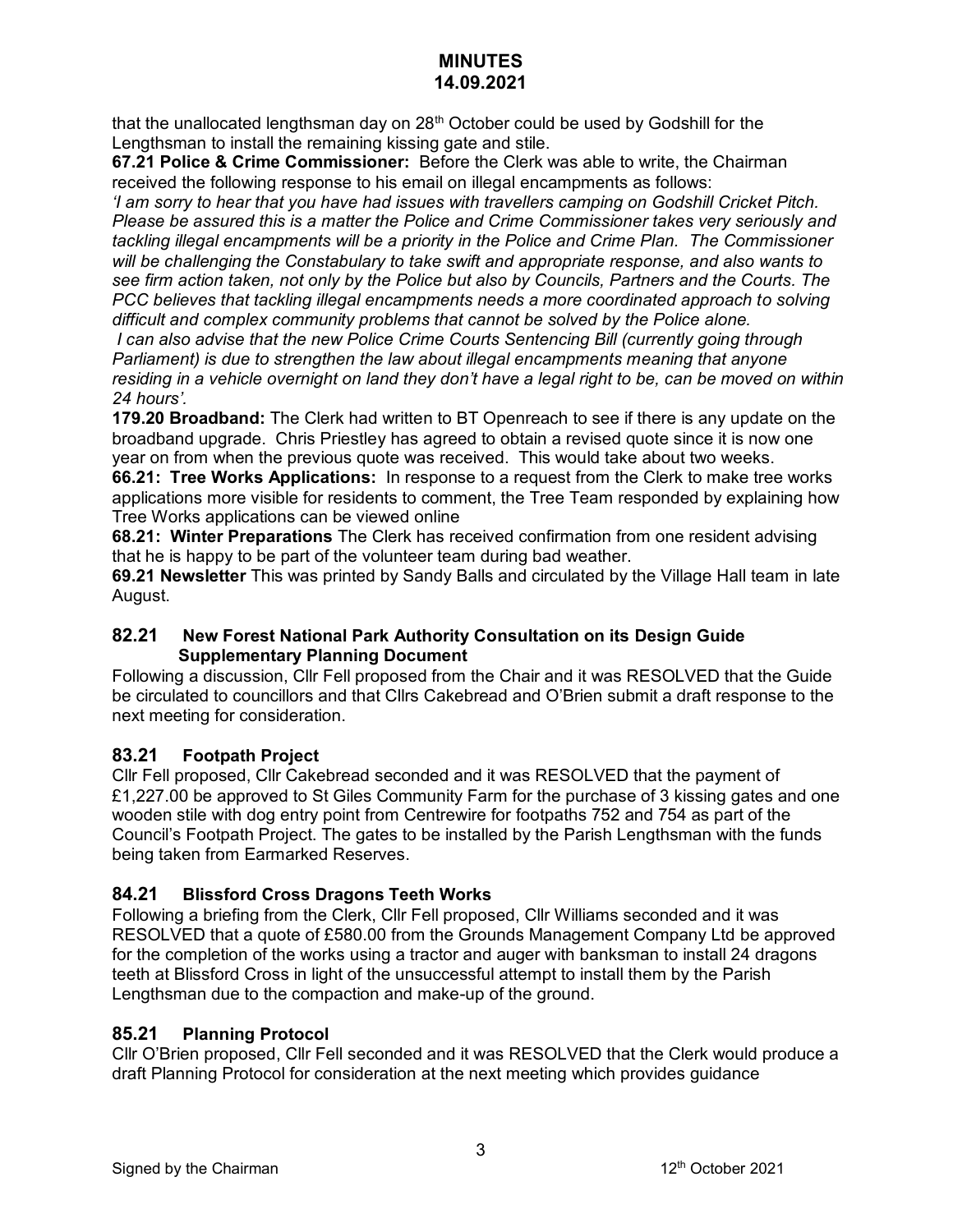to councillors and officers on how planning applications and matters relating to planning will be processed and determined by the Council.

### **86.21 Finance and Policy:**

### **a. To resolve to approve the sum of £1,566.36 as the Accounts for payment for September:**

|                              |          | Cheque No. |
|------------------------------|----------|------------|
| St Giles Community Farm      | 1,227.00 | Transfer   |
| B Cornish – September salary | 339.36   | Transfer   |

Cllr Fell proposed, Cllr Williams seconded and it was RESOLVED that the accounts for payment be approved.

### **b. To resolve to approve the Bank balances - Cheque and Reserve Accounts.**

## **Balances to be Approved and Noted as at 14.09.21**

Current Account: £8,490.37 Deposit Account: £684.62

Cllr Fell proposed, Cllr Williams seconded and it was RESOLVED that the balances be approved and noted.

### **87.21 Outside Bodies and Representation:**

**Godshill Village Hall:** Cllr Williams gave a brief report on the recent very successful re-launch of the Village Hall which was attended by over 100 people. She said it had involved a lot of work by the Committee but the positive feedback received had made it all worth it.

She also reported that the Hearing Loop had recently been installed in the Hall and the work to refurbish the toilets would start on  $4<sup>th</sup>$  October. The contractors would be starting work on the accessible toilet first and then move on the others thereafter.

Cllr Williams said the Committee was also exploring the use of a Dongle to enable Wifi in the Hall This was going to be tried out at the forthcoming Quiz Night and the Committee would then be taking a view on any further action to be taken

### **88.21 Correspondence**

Cllr Fell proposed from the Chair and it was RESOLVED that the following items of correspondence be noted:

1. NPA

– Email confirming a meeting of the Consultative Panel will take place face to face on Thursday 7 October at 7.30pm in the Linden Room, Lyndhurst Community Centre.

2. NFDC

- Safer New Forest Partnership annual Town and Parish survey – Comments can be submitted on an survey regarding crime and disorder and anti-social behaviour. It would like to hear from Town & Parish Councils with their views and thoughts on their local area which will help support and inform our annual strategic assessment. There is an interactive survey to complete which can be sent to NFDC by 30th September.